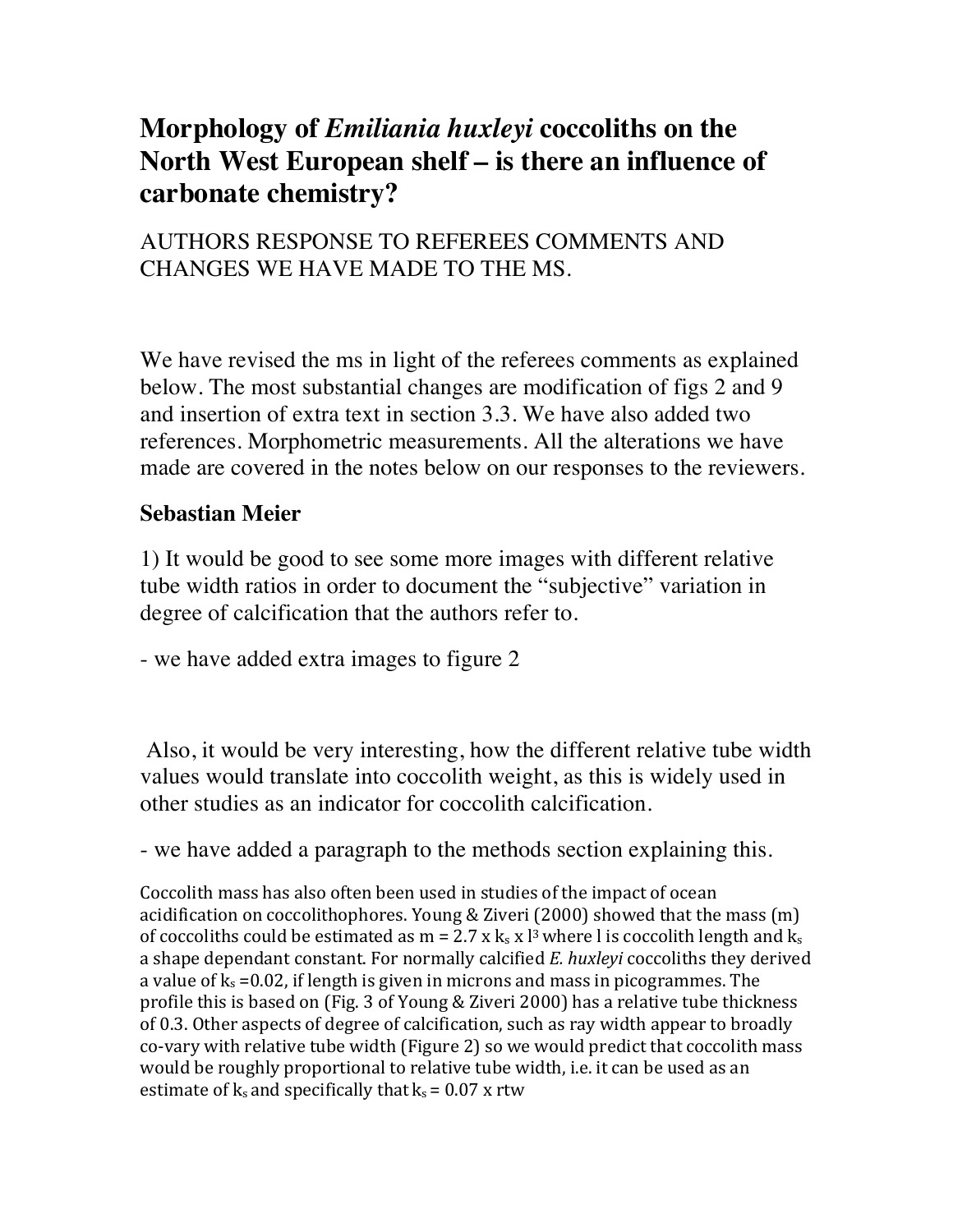In this respect, also ray width would be of interest for the degree of calcification as well. Was this measured as well, and is this something the authors would suggest to investigate in the future?

- The relevant part of the methods section has been modified to answer this

A routine was also developed to automatically count the number of rays (elements) and measure their width. However, ray number, along with most other parameters was found to be very strongly correlated with coccolith length  $(r=0.92, 150)$ measurements) and so this did not yield useful data. Ray width did appear to be variable but the image resolution was not high enough to reliably record this.

2) On page 4543/4544 the authors state: "The neritic populations tend to be larger (Fig. 9a) and to show a decrease in calcification with size in contrast to the oceanic populations which tend to be smaller and show an increase in degree of calcification with size."

Does this mean that there is an optimum in the degree of calcification in mid-sized E. huxleyi coccoliths, and the difference between the two populations then just would be in size? Again, it would be very interesting how this translates into coccolith weight/the amount of CaCO3 per coccolith.

- this comment is not very logical, there is no reason to infer an "optimum" in calcification in mid-sized coccoliths and rather obviously the combined effect of the variation in size and degree of calcification is to make mass an even less useful parameter.

Minor comment: Introduction:

P4533 L 18-26: I think a short note on how these field studies can be compared to laboratory experiments could be useful, i.e. significance of single strain observations vs. natural assemblage studies with multiple morpho-/genotypes could be useful at this point. There is also a recent study on the Holocene variability in coccolithophore weight in the North Atlantic that might be useful: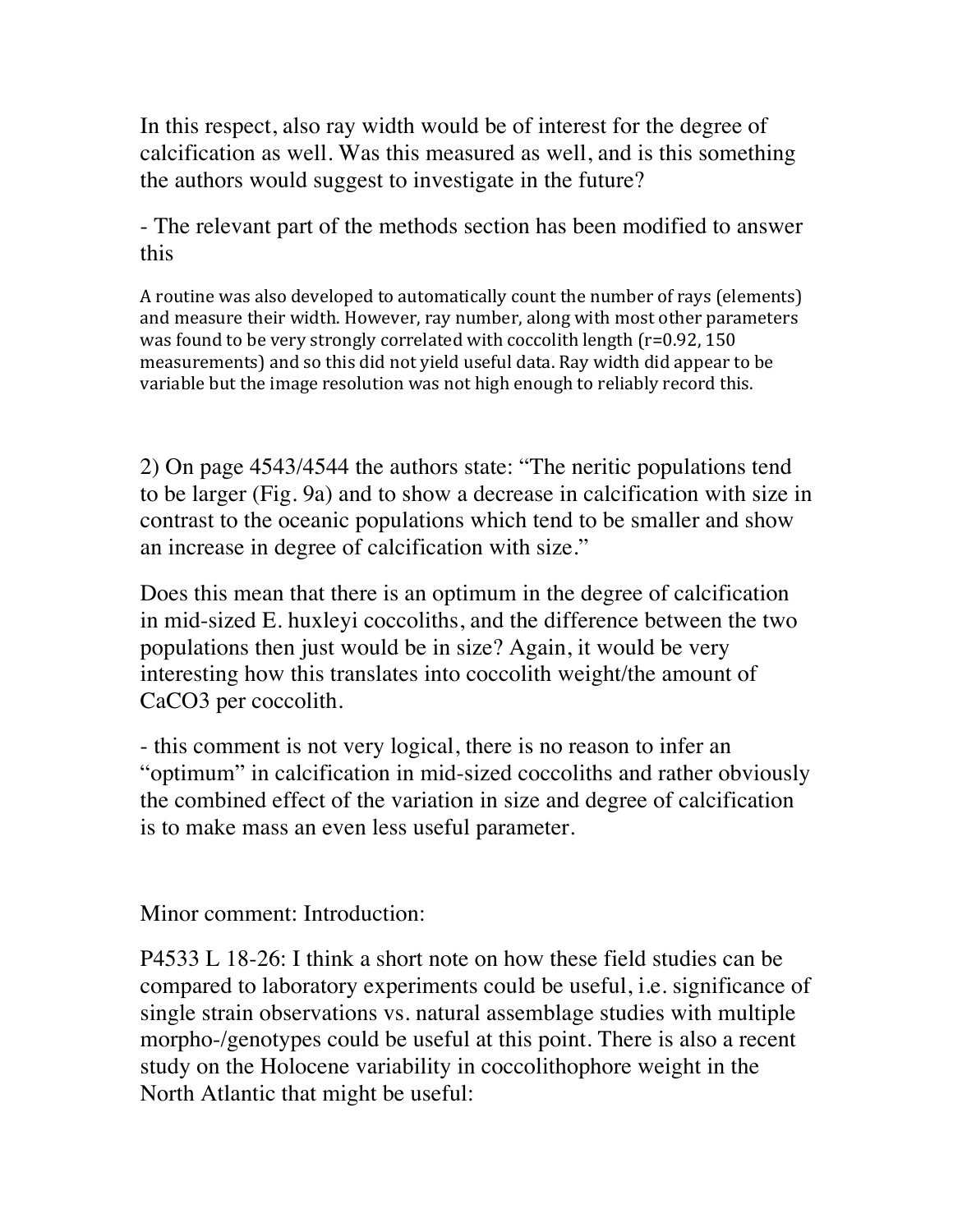Berger, C., Meier, K.J.S., Kinkel, H., Baumann, K.H., 2014. Changes in calcification of coccoliths under stable atmospheric CO2. Biogeosciences 11, 929–944.

#### We have now mentioned this reference in the introduction

Berger et al. (2014) have shown that coccolith mass during the Holocene varied significantly even though  $CO<sub>2</sub>$  concentrations are thought to have been stable

## **Lennart Bach**

1. Significance of results from bioassays E1 and E5 The referee suggested that there is a discrepancy between our light microscope observations which show a stable population of both cells and loose liths and our calcification measurements which indicate significant calcite production. However, the values the reviewer uses are the maximum values rather than the average values for these experiments.

- We have added a new table (table 3) giving the average values of cell numbers and inorganic carbon fixation for each experiment and the derived estimates of inorganic carbon fixation per cell per day and coccolith production per cell per day. It shows that estimated coccolith production rates for E1 and E5 are 4 and 5 liths per cell per day, rather than 20 liths per day as estimated by the reviewer. These lower rates are unexceptional and compatible with our light microscope observations.

2. Possibility of an acclimation effect in Bioassay E4. The referee suggests that the lower cell numbers in the high CO2 conditions in bioassay E4 may be due to an acclimation effect.

- we have mentioned this possibility in the revised ms

In this bioassay there is a clear inhibition of coccolithophore growth at the highest  $CO<sub>2</sub>$  conditions, suggesting that elevated  $CO<sub>2</sub>$  levels are detrimental to the growth of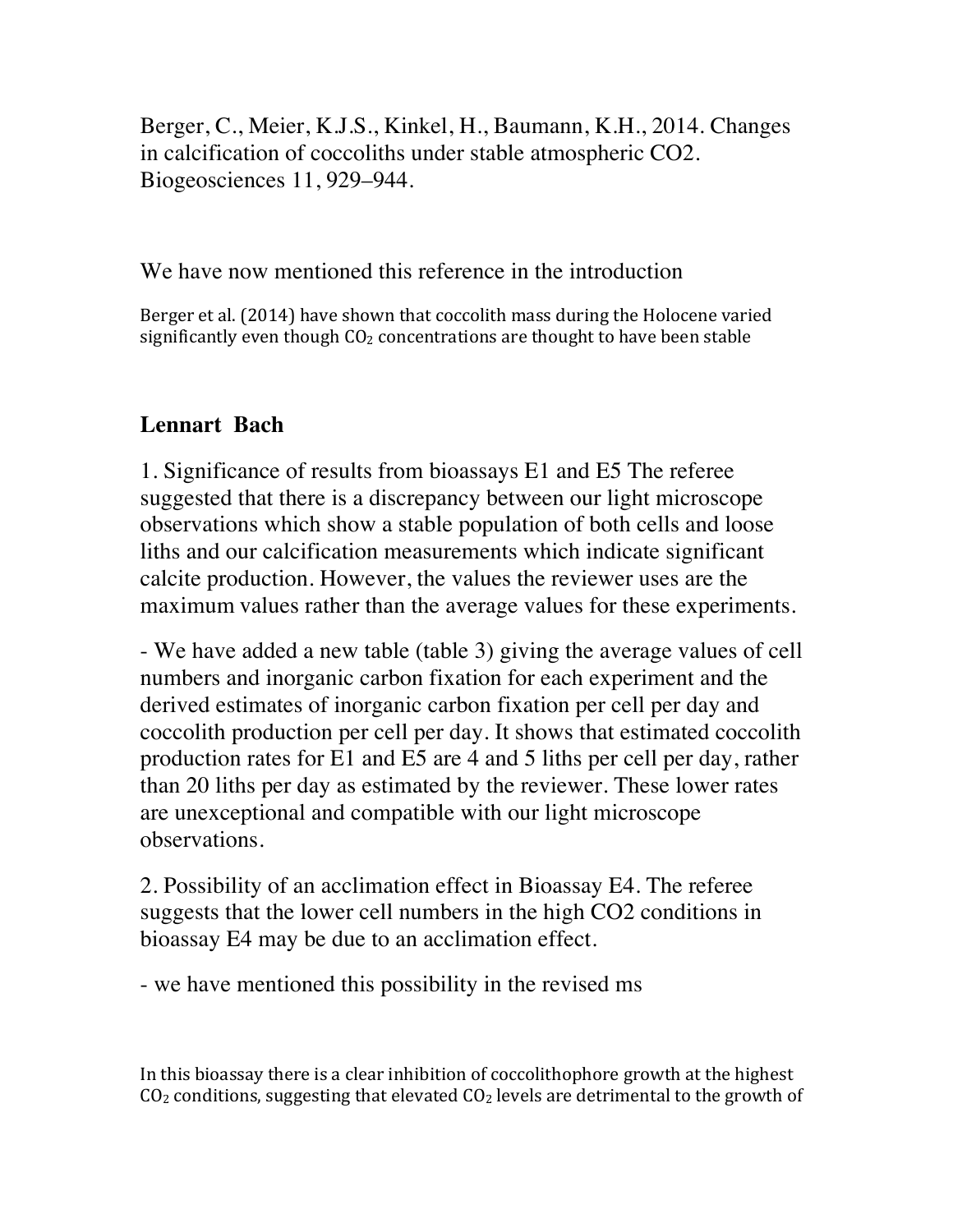*Emiliania huxleyi.* However this might be a short term acclimation effect and similar effects of inhibition of growth rates at high  $CO<sub>2</sub>$  treatments were shown by other phytoplankton during the experiments (Richier et al. this volume)

## MINOR ASPECTS

1) Title: Why do you ask the question: "Is there an influence of carbonate chemistry?" when you can answer the question? Maybe it would be nicer to answer the question in the title already. E.g. "No detectable influence of ocean acidification on morphology of Emiliania huxleyi coccoliths on the North-West European shelf. I think it would be also better to call it "ocean acidification" because we have shown that there is an influence of carbonate chemistry on morphology, if conditions are manipulated extremely enough (Bach et al., 2012).

Reply: we prefer the existing title, since it succinctly describes the purpose of the study. We prefer to use carbonate chemistry rather than ocean acidification in the title since much of our data relates to natural variation in carbonate chemistry rather than ocean acidification

2) Page 4532 L. 7: It may be better not to call it "E4" because the reader does not know what that means.

- we have left the reference to E4 here (the abstract) since it may be of value to readers of the special issue who may know what E4 refers to and it does not impair the understanding of readers who do not know.

3) Page 4532 L. 22 and elsewhere: "Calcification" is a vague term. Here you probably mean calcification rates. In other cases (e.g. Page 4533 L. 20) you may mean coccolith size. It would be easier to understand what you mean if you were precise on this.

- we have reworded the txt in varios places to avoid this type of ambiguity.

4) Page 4532 L. 23-26: I do not understand this sentence. How could growth rates obscure these response? Calcification rates are the product of CaCO3 cell-1 and growth rates.

We have modified the text in this section by changing "obscure" to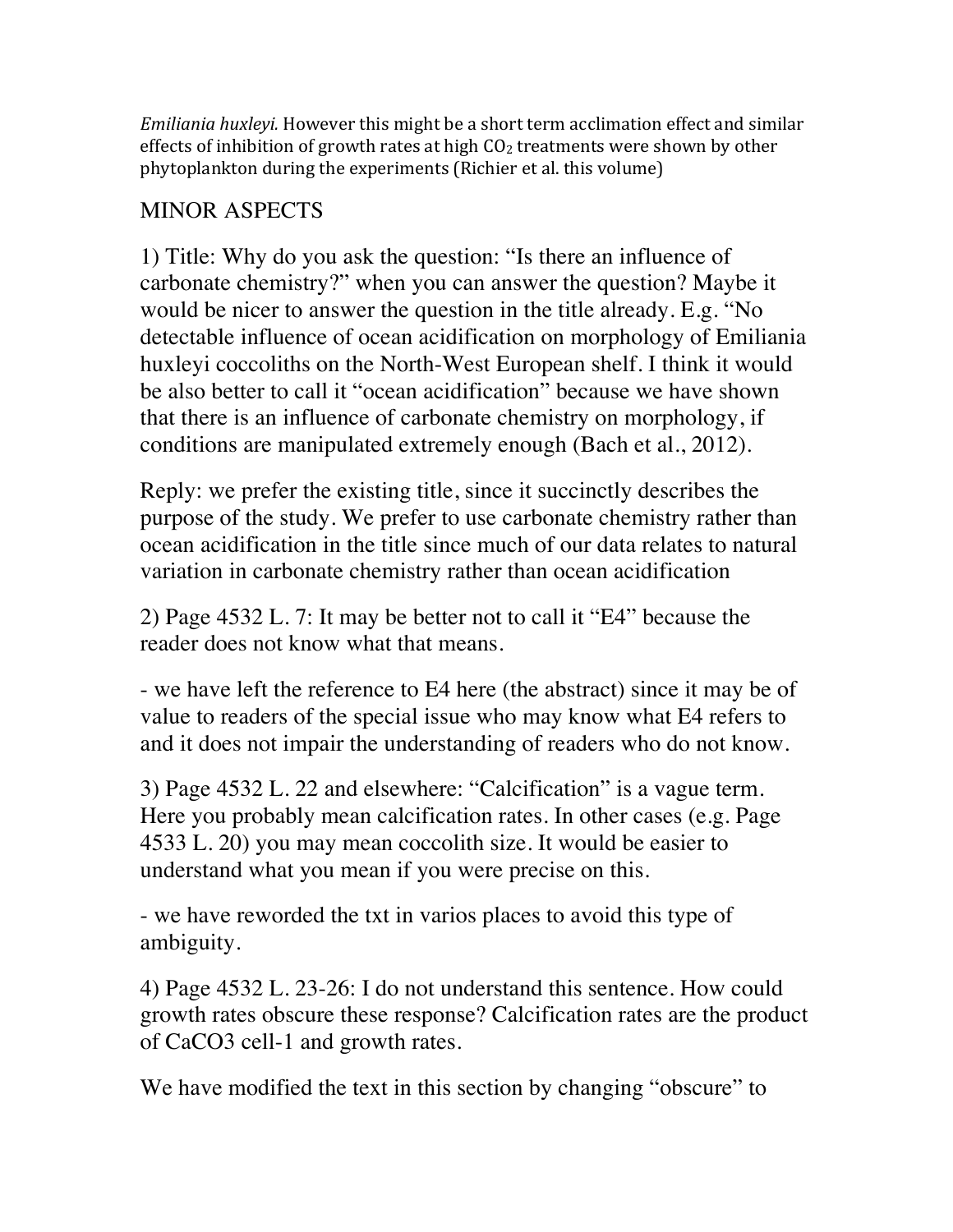"complicate".

5) Page 4533 L. 28-29: What do you mean by "such issues"?

we have rewored this: "a project aimed at investigating the likely effects of ocean acidification in the surface ocean via cruise-based research"

6) Page 4537 L. 18-20: Would you get more useful results if you had normalized number of rays on coccolith size?

We have added the following text:

However, ray number, along with most other parameters was found to be very strongly correlated with coccolith length  $(r=0.92, 150$  measurements) and so this did not yield useful data.

7) Page 4538 L. 24: Do you mean x-axis?

We have corrected this

8) Page 4542 L. 5-9: I do not really understand why you selected the upper 25%. It would be great if you could explain this in more detail.

We have added an extra sentence here to make this clearer.

This indicates that there is a weak tendency for an increase in calcification with size in the oceanic populations, but a decrease in calcification with size in the neritic populations. This should mean that the difference between the populations will be most apparent in the larger coccoliths. To test this the populations in each sample were sorted by size, the largest 25% (upper quartile) selected and means of coccolith length and relative tube width for these sub-samples were calculated (Fig. 10C).

9) Page 4542 L. 12: One "E" too much.

- corrected

10) Page 4543 L. 23-25: What do you mean by "muted"? By what could it be muted?